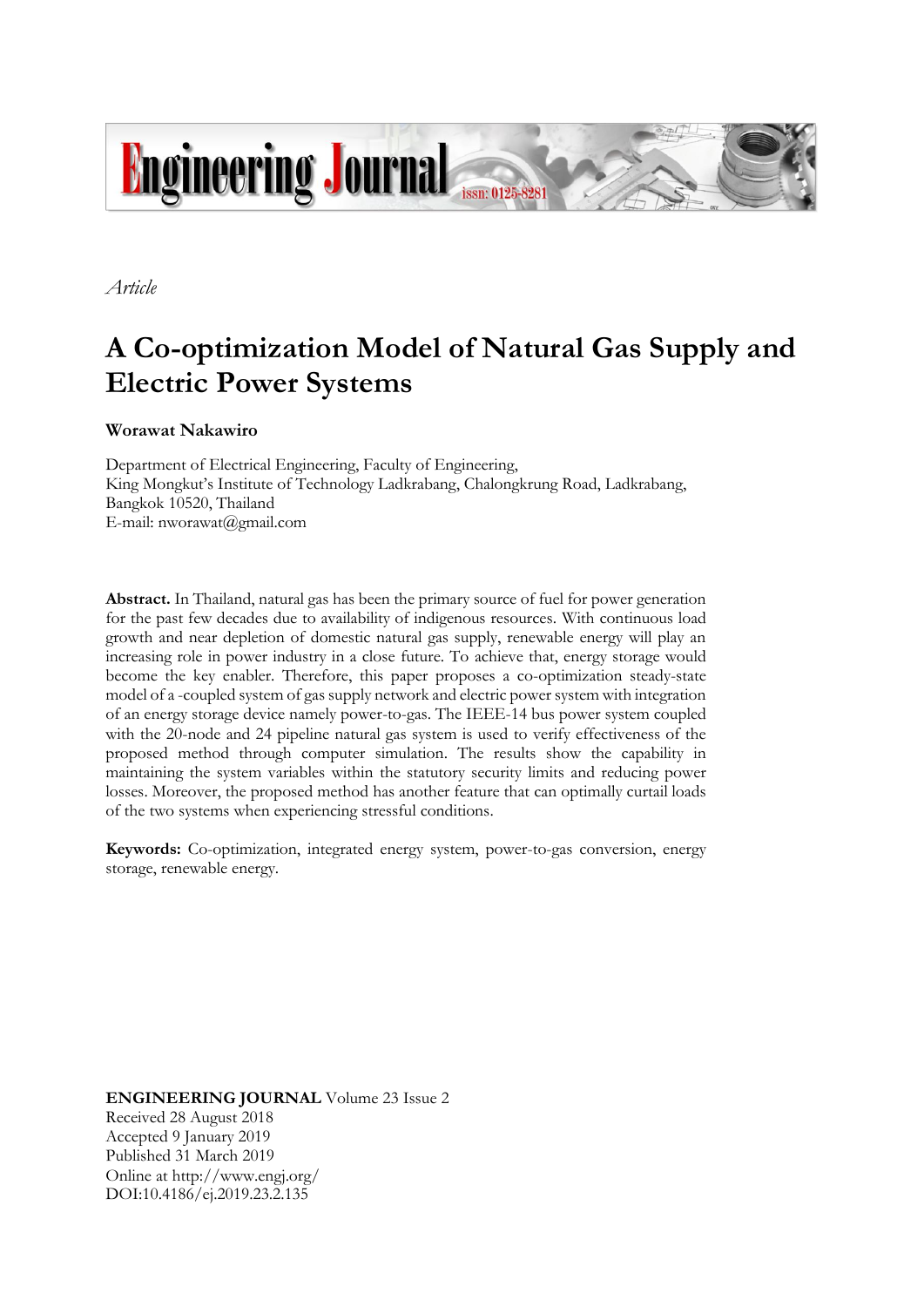# **1. Introduction**

Electricity production from large-scale fossil-fired power plants have been the cost-effective solution to electrify consumers. This trend has significantly been affected by the declined cost of distributed generation technologies. Therefore, we can observe an increasing number of renewable energy (RE) source connections to the power grid. In Thailand, the latest power development plan (PDP) 2015-2036 indicates the plan to increase share of RE in power generation which reducing the reliance of natural gas-fired power generation from 64% of the total installed capacity now to 30-40 % [1]. This plan was proposed to cope with the projection that the national gas reserve capacity will be depleted in a very near future.

It was well known that energy produced from RE is intermittent due to weather conditions. With varying demand, residual energy is fluctuating in positive and negative directions. This fact gives both opportunities and threats to the power system. If this residual is not well managed, it would cause technical issues to the system operation such as overvoltage, increase losses or misoperation of protective devices, etc. The advantage of excess energy is that it can be stored for future uses. Hence, energy storage is the key enabler to achieve high penetration of RE. Power-to-gas (P2G) is the technology that uses excess electricity to produce hydrogen  $(H_2)$  in the electrolysis process [2]. The produced  $H_2$  converted to methane and thereby produce synthetic natural gas (SNG) which can thereby either used or stored in the gas network. Alternatively, it can be used to support mobility applications as well. Moreover the P2G conversion process can generate heat either from the fuel cell or from the methane conversion process [3]. The selection of energy storage depends on economic costs and technical implications. The impact of three types of energy storage namely P2Gm pumped hydro storage and compressed air energy storage on a power system with different penetration level of wind energy were investigated in [4]. In France, there was a proposal to apply 20 GW P2G facility to convert the surplus power during off-peak period to hydrogen such that the nuclear power plants need not to be shut down [6]. However practical implementation of P2G is still limited mainly in Germany [7] and other European countries [8]-[9].

Several previous works dealing with analysis the coupled gas and electricity network. Some representative works in [10]-[14] are discussed here. A detailed nonlinear model of gas and power systems was proposed in [10] to find a steady state operating point of the coupled system. However, optimal solution was not investigated in this work. The impact of natural gas infrastructure such as pipeline outage on cost and operation of electric power system was presented in [11] in which a security constrained unit commitment was developed. The so-called integrated energy system (IES) model was developed in [12] to study economic efficiency of multiple energy sources including coal and natural gas supply to the electrical load by solving a linear programming problem. The so-called co-optimization planning process that optimizes two or more related energy resources was proposed in [13]. A dynamic model describing interaction between the natural gas supply network fueling micro-turbines was developed in [14] and a simulation technique for two subsystems with different time scales was also proposed.

With integration of P2G, a steady state model of the coupled gas supply and power system was presented in [15]. Variation of wind power and load was applied to study the impact of P2G in mitigating the impact on both subsystems. A proposal of storing renewables in the gas network to support seasonal load variation in UK was presented in [16] the simulation of which relies on the framework presented in [17] by the same authors. A day-ahead scheduling of P2G and gas load forecasting were proposed in [18]. The synthesis gas is optimally used in normal operation under the competitive environment. Uncertainty of wind power is incorporated in an optimization model using interval probability theory in [19].

Based on the above literature review, the optimization problem of most of the previous works is linear model using DC power flow in determining state of the power system. It is well known that linear optimization problems can be easily solved within relatively fast computing time. However, some engineering issues such as reactive power are omitted due to linear approximation. This paper attempts to fill this gas by presenting a co-optimization nonlinear model allowing detailed analysis of the coupled electric power and gas supply systems. Moreover the computing effort for solving the proposed model should be acceptable. The rest of this paper is organized as follows. The model of integrated system is described in section 2. The co-optimization problem is formulated where all constraints and variables are listed in section 3. The test system is given in section 4. Simulation results are explained in section 5. Finally the paper is concluded and future research outlook is discussed.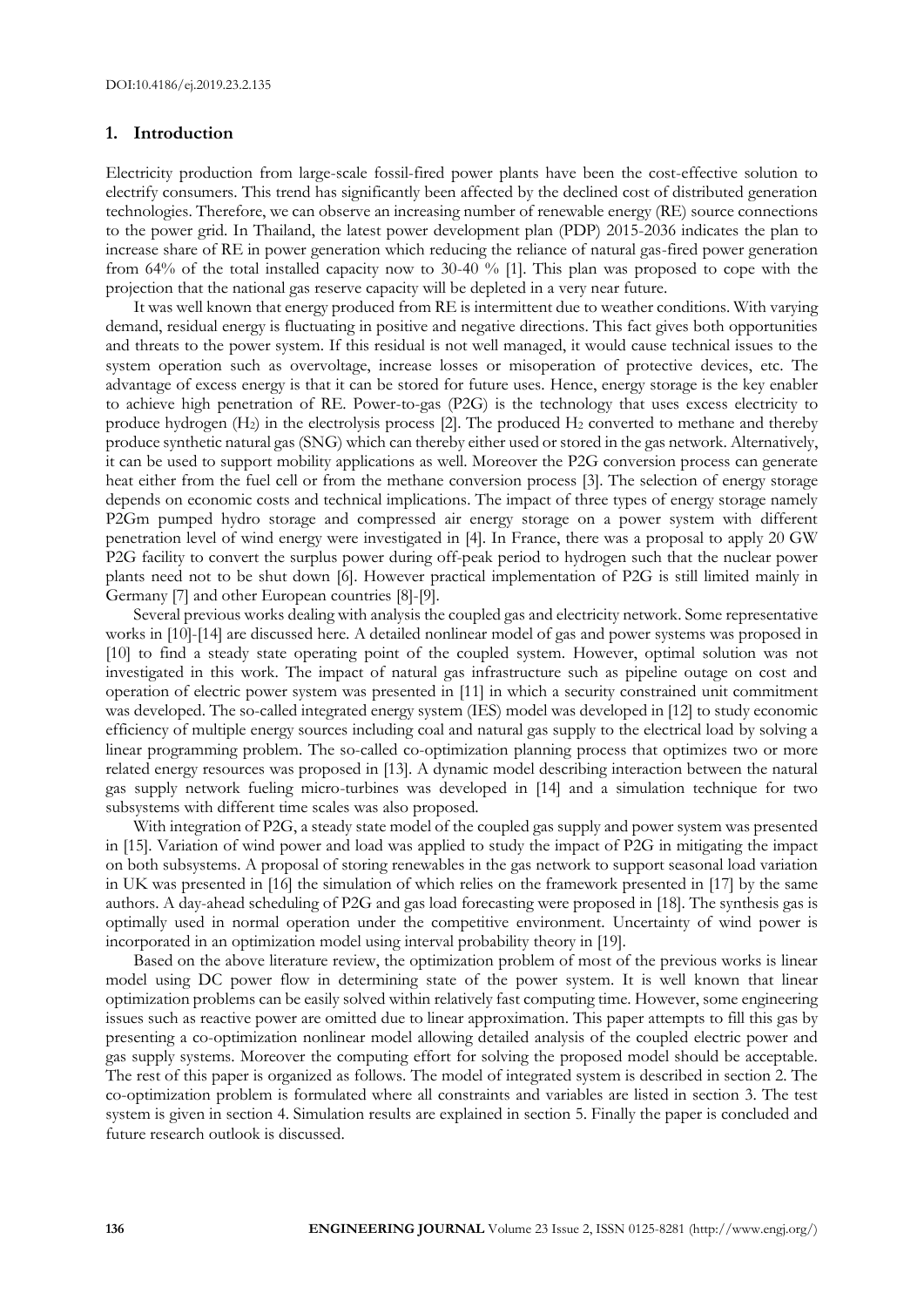# **2. Modeling the Integrated Energy System**

The integrated energy system consists of two sub systems namely gas supply network and electric power system. The model of each component in the gas sub system is explained in section 2.1 whereby the set of gas network equations are discussed in section 2.2. The power system model consisting of power flow equations and other operational limits are given in section 2.3.

## **2.1. Natural Gas Network Component**

#### 2.1.1. Gas well

Natural gas is injected to the gas network from gas wells. The gas injection available at gas well *i* each time *t* period  $g_{s i,t}$  is restricted by

$$
g_{si, \min} \le g_{si, t} \le g_{si, \max} \quad \forall i \in \mathbf{S_{GW}}
$$
\n
$$
(1)
$$

where  $g_{si,min}$  and  $g_{si,max}$  are the minimum and maximum supply of gas well *i* and  $S_{GW}$  is the set of all gas wells.

#### 2.1.2. Gas pipeline

Gas flows through two types of pipelines namely passive and active pipelines. The pressure difference between any two nodes drives the flow in passive branches while external power is used to direct the gas flow in active branches. The gas flows from node *i* to node *j* for passive branches is expressed by

$$
f_{ij} = S_{ij} C_{ij} \sqrt{p_i^2 - p_j^2}, \ \forall (i, j) \in \mathbf{B}_{\mathbf{P}}
$$
 (2)

where  $p_i$  and  $p_j$  are the gas pressure at nodes *i* and *j* respectively;  $C_{ij}$  is the constant describing physical characteristics of each pipeline;  $B_p$  is the set of containing the two end points of all passive pipelines;  $S_{ij}$  is the sign function to indicate the flow direction given by

$$
S_{ij} = \begin{cases} 1 & ; p_i > p_j \\ -1 & \text{otherwise} \end{cases}
$$
 (3)

For an active pipeline, the gas can flow from a lower-pressure node *i* to a higher-pressure node *j* due to operation of the compressor *k* according to

$$
f_{k,ij} \ge S_{ij} C_{ij} \sqrt{p_i^2 - p_j^2}, \ \forall (i, j) \in \mathbf{B}_{\mathbf{A}}
$$
 (4)

where  $\mathbf{B}_{\mathbf{A}}$  is the set of containing the two end points of all active pipelines.

## 2.1.3. Compressor

Gas compressor stations are installed to compensate the gas flow loss during the transportation due to frictional resistance. An empirical study under ideal gas assumption shows that the horsepower consumption required by the compressor *k* installed between the suction node *i* and the discharge node *j* can be calculated by [20].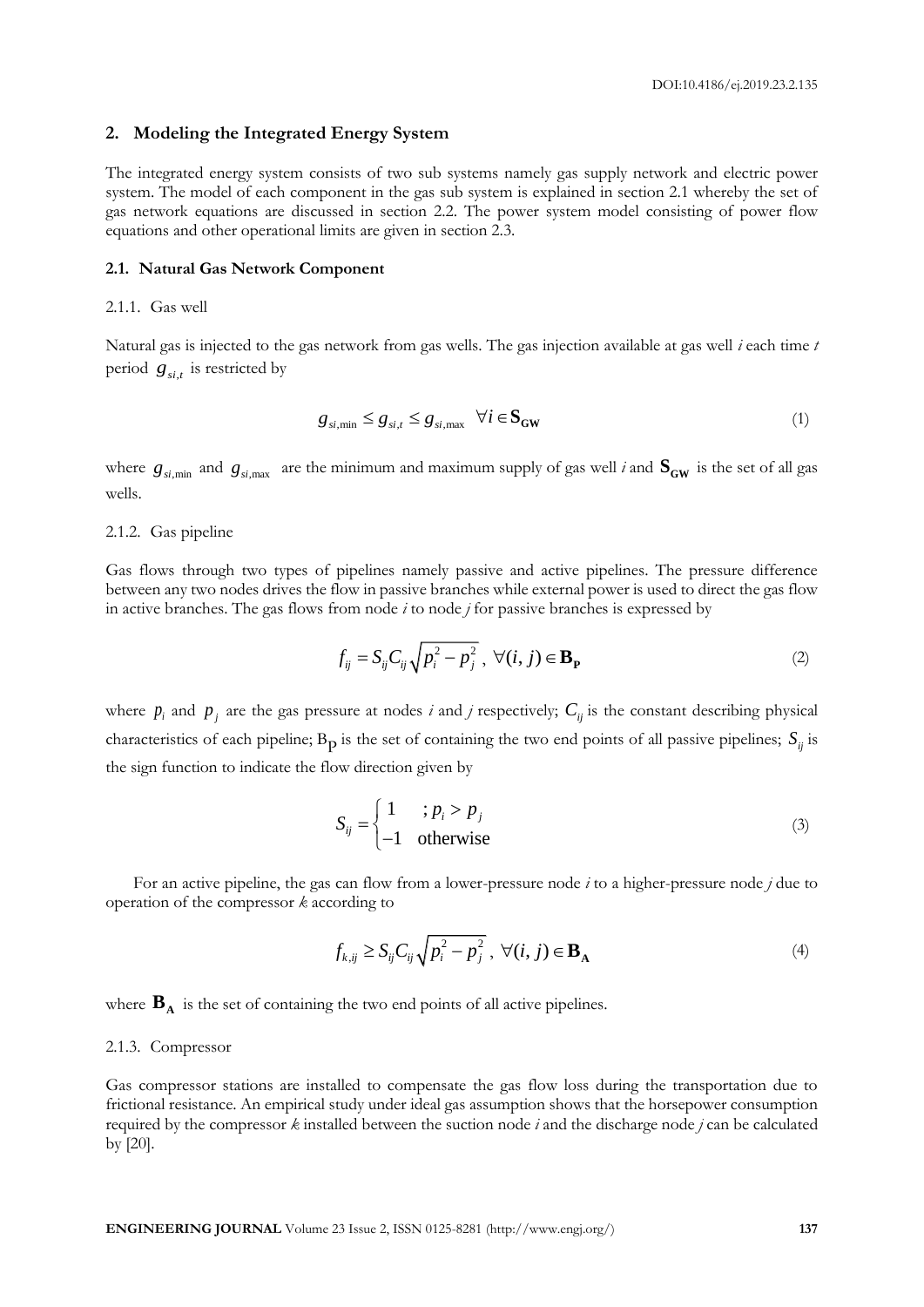$$
H_{k,ij} = B_k f_{k,ij} \left[ \left( \frac{p_j}{p_i} \right)^{Z_{ki} \left( \frac{\alpha - 1}{\alpha} \right)} \right]
$$
 (5)

where  $B_k = \frac{3554.58}{4}$ 1  $k_k = \frac{3334.561_{ki}}{k}$ *k*  $B_k = \frac{3554.58T_{ki}}{\eta_k} \left(\frac{\alpha}{\alpha - \beta_k}\right)$  $\begin{pmatrix} \alpha \\ \end{pmatrix}$  $=\frac{3554.58I_{ki}}{\eta_k}\left(\frac{\alpha}{\alpha-1}\right)$ ;  $\eta_k$  is the compressor efficiency;  $\alpha$  is specific heat ratio;  $T_{ki}$  is the compressor suction temperature;  $f_k$  is the flow rate through the compressor and  $Z_{ki}$  is the gas compressibility factor at the compressor inlet.

The amount of gas tapped from the network for driving the compressor station *k* is computed by

$$
\tau_k = \alpha_k + \beta_k H_{k,ij} + \gamma_k H_{k,ij}^2 \tag{6}
$$

where  $\alpha_k$ ,  $\beta_k$  and  $\gamma_k$  are the coefficient of the quadratic approximation. The compression ratio at the compressor *k* is defined by the ratio of the discharge node to the suction node as

$$
R_k = \frac{p_j}{p_i} \tag{7}
$$

It is restricted by the following constraint

$$
R_{k,\min} \le R_k \le R_{k,\max} \tag{8}
$$

where  $R_{k,min}$  and  $R_{k,max}$  are minimum and maximum allowable compression ratio of the compressor  $k$ 

## 2.1.4. Gas storage

Gas storage is the facility used to coordinate the gas flow in multi-period operation. The gas flow (in/out) the storage at time *t* denoted by  $g_{f,t}$  is constrained by

$$
-g_{\ell e v,t} \le g_{f,t} \le \min(g_{\alpha v a,t}, g_{\ell a p} - g_{\ell e v,t}) \quad \forall t \in T
$$
\n
$$
(9)
$$

where  $g_{\ell ev,t}$  is the gas level in the storage at time *t*;  $g_{\ell ev,t}$  is the available amount of gas produced by P2G and can be stored at time *t*;  $g_{cap}$  is capacity of the gas storage and *T* is the set of all time steps. The negative sign of  $g_{f,t}$  indicates the outflow from the storage to the network whereas the positive sign shows the gas flowing into the storage. It is noted that the maximum gas outflow is the gas level in the storage tank at that time step whereby the maximum gas inflow is limited by the remaining capacity of the storage tank at that time step.

#### 2.1.5. Gas load

In the gas network, loads are categorized in two groups namely; gas loads such as residential and industrial consumers and electric generators. For gas-fired generators, heat rate (HR) is defined by the ratio of thermal energy consumed to electrical energy produced in MJ/MWh. Efficiency of generator  $\eta_G^{\dagger}$  is a unitless ratio of electrical energy output to the thermal energy input. Therefore the efficiency can be written as [15]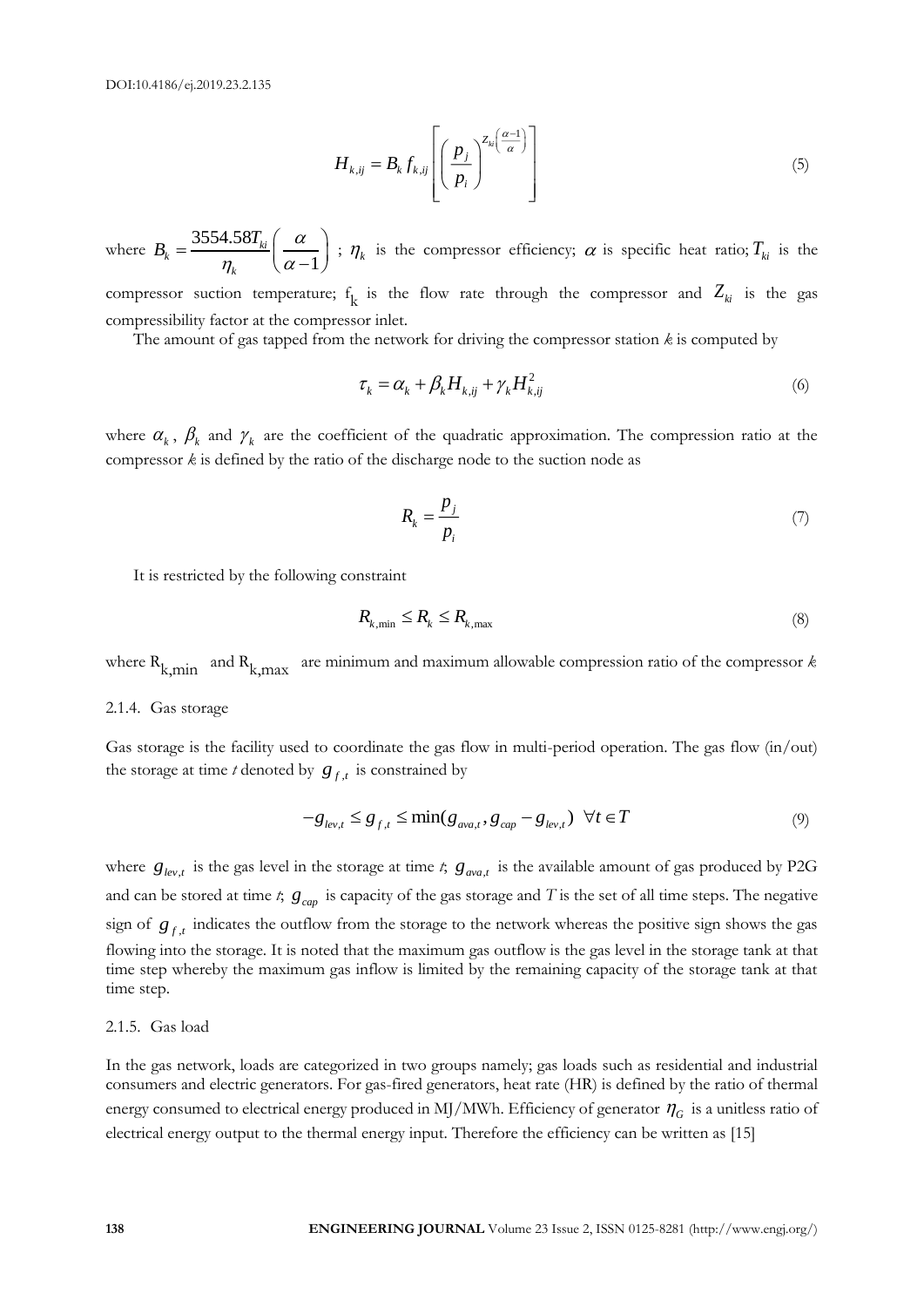$$
\eta_G = \frac{3600}{HR} \tag{10}
$$

Low heating value (LHV) of natural gas is defined by the thermal energy provided by a given unit of natural gas. Typically LHV is in the range between 35.4-39.12 MJ/m<sup>3</sup>. This value varies depending on the quality of gas. Therefore the amount of gas required by generator  $G$  to produce electrical power  $P_g$  is expressed by

$$
g_G = \frac{HR \times P_g}{LHV} = \left(\frac{3600}{\eta_g LHV}\right) P_g \tag{11}
$$

The average value of LHV of 37.26  $\mathrm{MJ/m^3}$  is used in this paper.

#### 2.1.6. Power-to-gas conversion

The electrical power from renewable sources in excess from the demand can be used to produce hydrogen by the electrolysis process described by

$$
2H_2O \to 2H_2 + O_2 \tag{12}
$$

Then the hydrogen is used to produce methane in the so-called methanization process according to

$$
CO_2 + 4H_2 \rightarrow CH_4 + 2H_2O \tag{13}
$$

In this paper, efficiency of P2G conversion  $\eta_{P2G}$  is defined by the ratio between energy density of the produced gas and the electrical power consumed by the P2G given by [15]

$$
\eta_{P2G} = \frac{g_{P2G} LHV}{P_{P2G}}
$$
\n(14)

where  $g_{P2G}$  is the gas to be produced by P2G conversion and  $P_{P2G}$  is the electrical power required for the P2G conversion.

## **2.2. Gas Network Model**

For a given set of demand and supply rates and operation of compressors, the gas flow is governed by conservation of mass balance at each node which can be written as [20]

$$
(\mathbf{A} + \mathbf{U}) \begin{bmatrix} \mathbf{f}(p_i, p_j) \\ \mathbf{f}_c \end{bmatrix} + \begin{bmatrix} (1 - x_{gl})\mathbf{g}_L \\ \mathbf{g}_G \end{bmatrix} + \mathbf{C}\boldsymbol{\tau} = 0
$$
 (15)

**ENGINEERING JOURNAL VALUE CONDUCTS AND CONDUCTS (EXCLUDE 2, ISSUE 2, ISSUE 2, ISSUE 2, ISSUE 2, ISSUE 2, ISSUE 2, ISSUE 2, ISSUE 2, ISSUE 2, ISSUE 2, ISSUE 2, ISSUE 2, ISSUE 2, ISSUE 2, ISSUE 2, ISSUE 2, ISSUE 2, ISSUE 2** where **A** is the signed matrix representing network interconnection whose elements correspond to node *i*  and node *j*, the  $U$  matrix representing connection of compressors to nodes;  $\mathbf{f}(p_i, p_j)$  is the vector of gas flows through passive pipelines;  $f_c$  is the vector of gas flow through compressors (active pipelines);  $g_L$  and  $\mathbf{g}_G$  are the vectors of gas load consumption and gas required by power generating units, respectively;  $x_{gl}$  is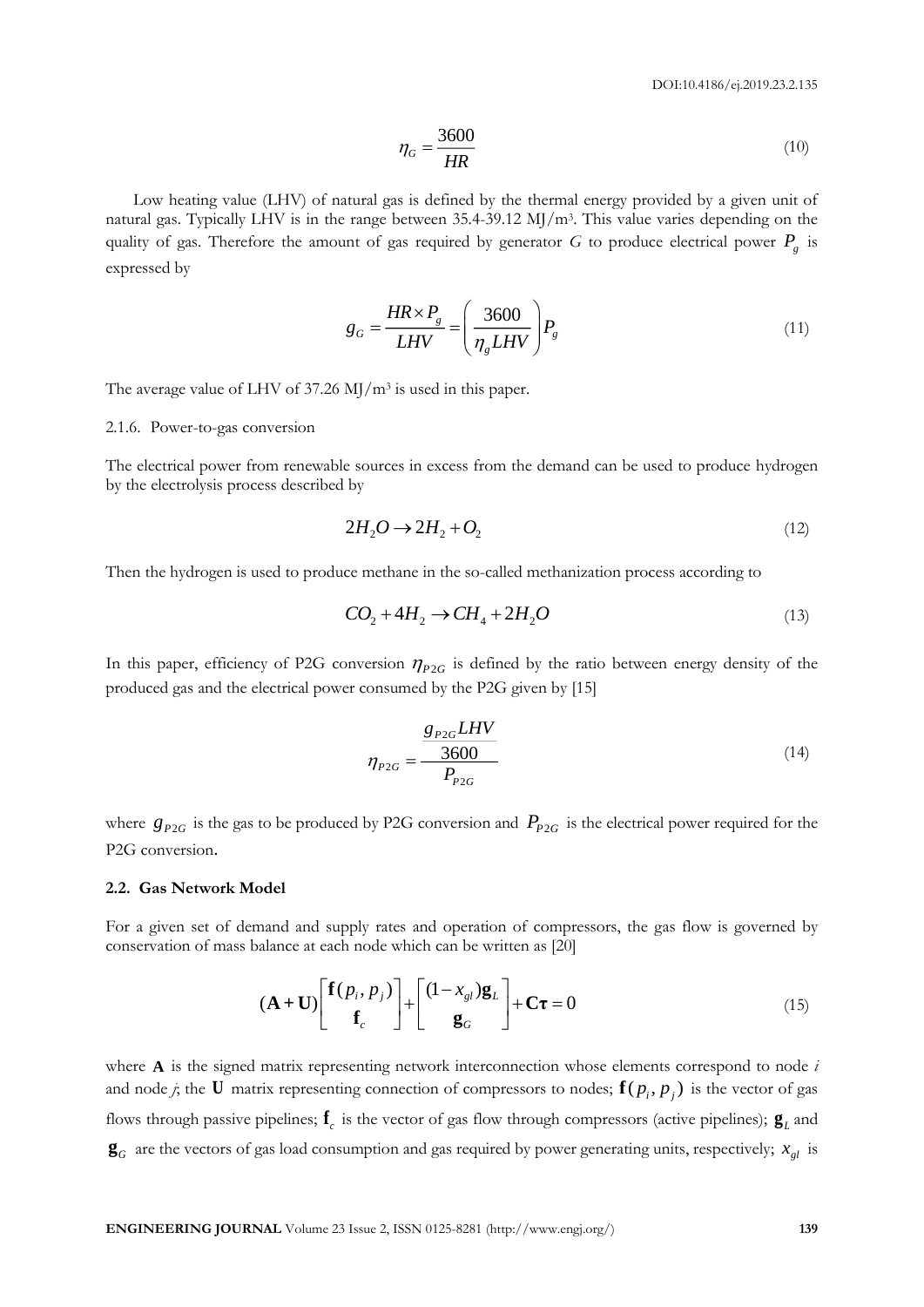the ratio of the gas load to be curtailed; **C** is the matrix representing the nodes from which the gas for compressor is tapped; τ is the vector of amount of gas required for all compressors.

### **2.3. Electric Power System Model**

The set of nonlinear active and reactive power flow equations are used in this paper. We have introduced extra variables indicating curtailment factors of renewable power infeed and power demand to ensure feasibility of the solution.

## 2.3.1. Power mismatch

Power mismatch at each bus is defined by the difference between the total power generation from both thermal and renewable sources and the sum of power demand and the total power flowing out of that bus. In this paper, active power mismatch at bus *i* is described by:

$$
\Delta P_i = P_{Gi} + x_w P_{Wi} + x_s P_{Si} - (1 - x_{pl}) P_{Di}
$$
  
-
$$
\sum_{i=1}^{n} V_i V_j Y_{ij} \cos(\delta_i - \delta_j - \theta_{ij}) = 0
$$
 (16)

where  $P_{Gi}$ ,  $P_{Wi}$  and  $P_{Si}$  are active power generated from thermal unit, wind and solar farms at bus *i* , respectively;  $x_w$  and  $x_s$  are the ratio of wind and solar power to be injected to the power system, respectively;  $x_{pl}$  is the ratio of electric power load to be curtailed at bus *i* and  $P_{Di}$  is the active power demand at bus *i*.. The complex element *ij* of bus admittance matrix is written as  $Y_{ij}\angle\theta_{ij}$  . The voltage phasor of bus *i* is denoted by  $V_i \angle \delta_i$ .

It is assumed in this study that wind and solar farms maintain unity power factor at the point of common coupling (PCC) and power factor of the load remains unchanged in case of curtailment. Therefore, reactive power mismatch at bus *i* is described by

$$
\Delta Q_i = Q_{Gi} - (1 - x_{pl})Q_{Di}
$$
  

$$
-\sum_{i=1}^n V_i V_j Y_{ij} \sin(\delta_i - \delta_j - \theta_{ij}) = 0
$$
 (17)

where  $Q_{Gi}$  is the reactive power generated from thermal unit at bus *i* and  $Q_{Di}$  is the reactive power demand at bus *i*.

#### 2.3.2. Power generation limits

The active power output of thermal generating units is maintained within their limits

$$
P_{Gi,t,\min} \le P_{Gi,t} \le P_{Gi,t,\max}, \ \forall i \in \mathbf{S_G} \ \forall t \in T
$$
\n
$$
(18)
$$

where  $S_G$  is the set of thermal generating units and  $P_{Gi,t,\text{min}}$  and  $P_{Gi,t,\text{max}}$  are minimum and maximum limits of power generated from unit *i* at time *t* governed by ramp limits given by

$$
P_{Gi,t,\text{min}} = \max(P_{Gi,\text{min}}, P_{Gi,t-1} - DR_i)
$$
  
\n
$$
P_{Gi,t,\text{max}} = \min(P_{Gi,\text{max}}, P_{Gi,t-1} + UR_i)
$$
\n(19)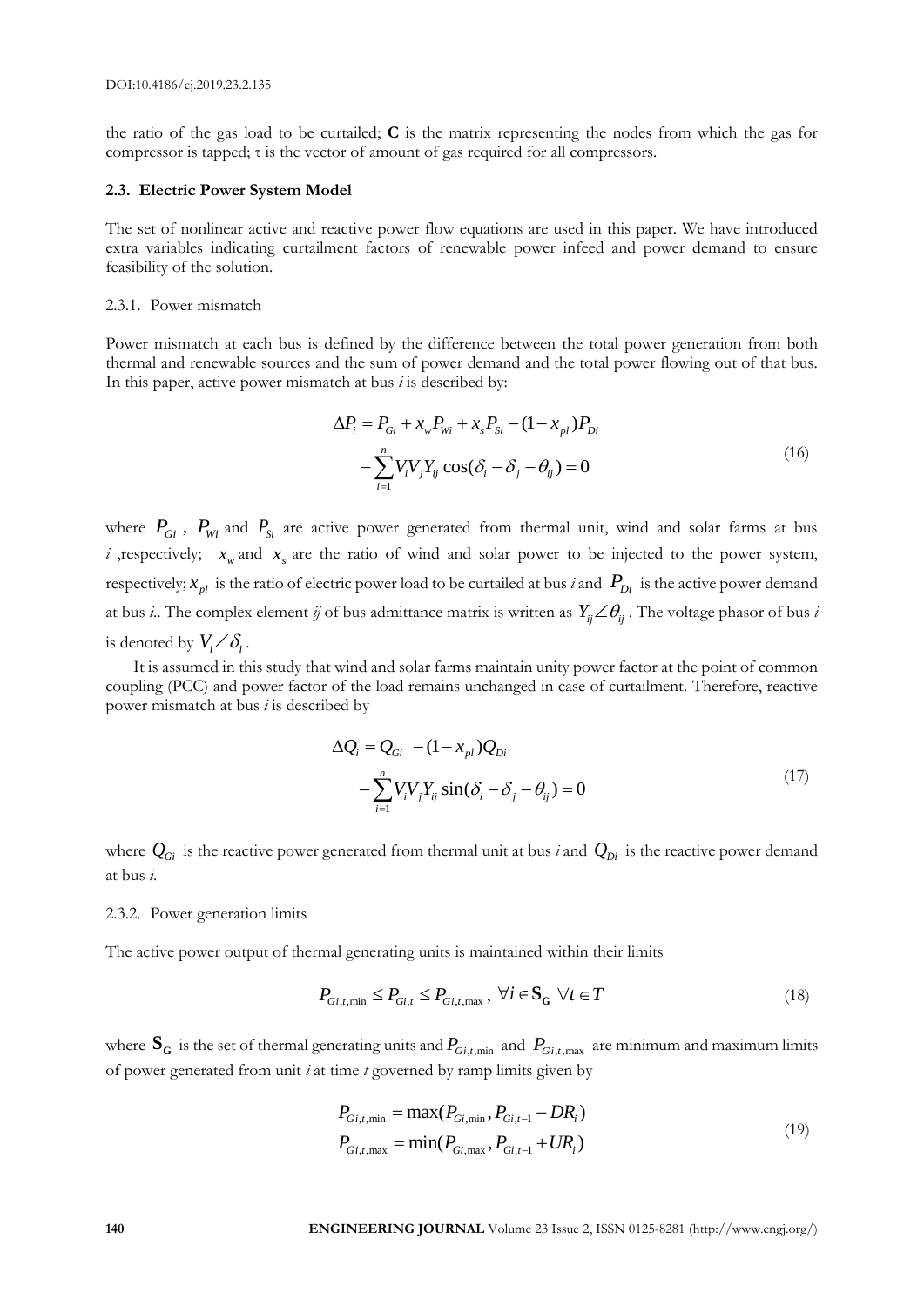where  $DR_i$  and  $UR_i$  are down-and up- ramp limits of generating unit *i*. and  $P_{Gi,min}$  and  $P_{Gi,max}$  are minimum and maximum generation capacity of the unit *i*, respectively.

As a dependent variable, reactive power output of generating unit *i* is maintained within

$$
Q_{Gi,min} \le Q_{Gi,t} \le Q_{Gi,max}, \ \forall i \in \mathbf{S_G} \ \forall t \in T
$$
\n
$$
(20)
$$

where  $Q_{Gi, min}$  and  $Q_{Gi, max}$  are minimum and maximum limits of reactive power of unit *i* at time *t*.

# 2.3.3. Voltage limits

For all load buses, voltage magnitude is maintained within the allowable limit

$$
V_{i,\min} \le V_{i,t} \le V_{i,\max}, \forall i \in \mathbf{S}_{\text{LB}} \,\,\forall t \in T \tag{21}
$$

where  $V_{i,\text{min}}$  and  $V_{i,\text{max}}$  are minimum and maximum limits of voltage magnitude at bus *i* and  $S_{LB}$  is the set of load buses. It is assumed that load bus voltages can vary within 5% of the nominal value.

# 2.3.4. Power flow limits

Power flow over each transmission line in the power system is restricted by the maximum capacity given by

$$
\left|S_{L,ij}\right| \le S_{L,ij,cap} \tag{22}
$$

where  $|S_{L,ij}|$  is the apparent power flow over line connected between bus *i* and bus *j* and  $S_{L,ij,cap}$  is the MVA capacity of line connected between bus *i* and bus *j*

## **3. Problem Formulation**

A nonlinear co-optimization problem for daily operation of integrated gas supply and electric power system with P2G storage is sequentially solved for each time step (i.e. 1 hour as in this paper). The objective is to minimize the combined function

$$
f = \sum_{i=1}^{N_G} f'_c(P_{Gi}) + \sum_{j=1}^{M} f'_g(g_{sj}) + g'_{P2G}
$$
  
+  $(1 - x_w) + (1 - x_s) + k(x_{pl} + x_{gl})$  (23)

where  $N_G$  is the number of thermal generating units and  $M$  is the number of natural gas sources. The normalized fuel cost  $f'_c(P_{Gi})$  of thermal generating units can be determined from

$$
f'_{c}(P_{Gi}) = \frac{f_{c}(P_{Gi}) - f_{c}(P_{Gi,min})}{f_{c}(P_{Gi,max}) - f_{c}(P_{Gi,min})}
$$
\n(24)

The fuel cost of generating unit *i* given by

$$
f_c \, (P_{Gi}) = a_i P_{Gi}^2 + b_i P_{Gi} + c_i \tag{25}
$$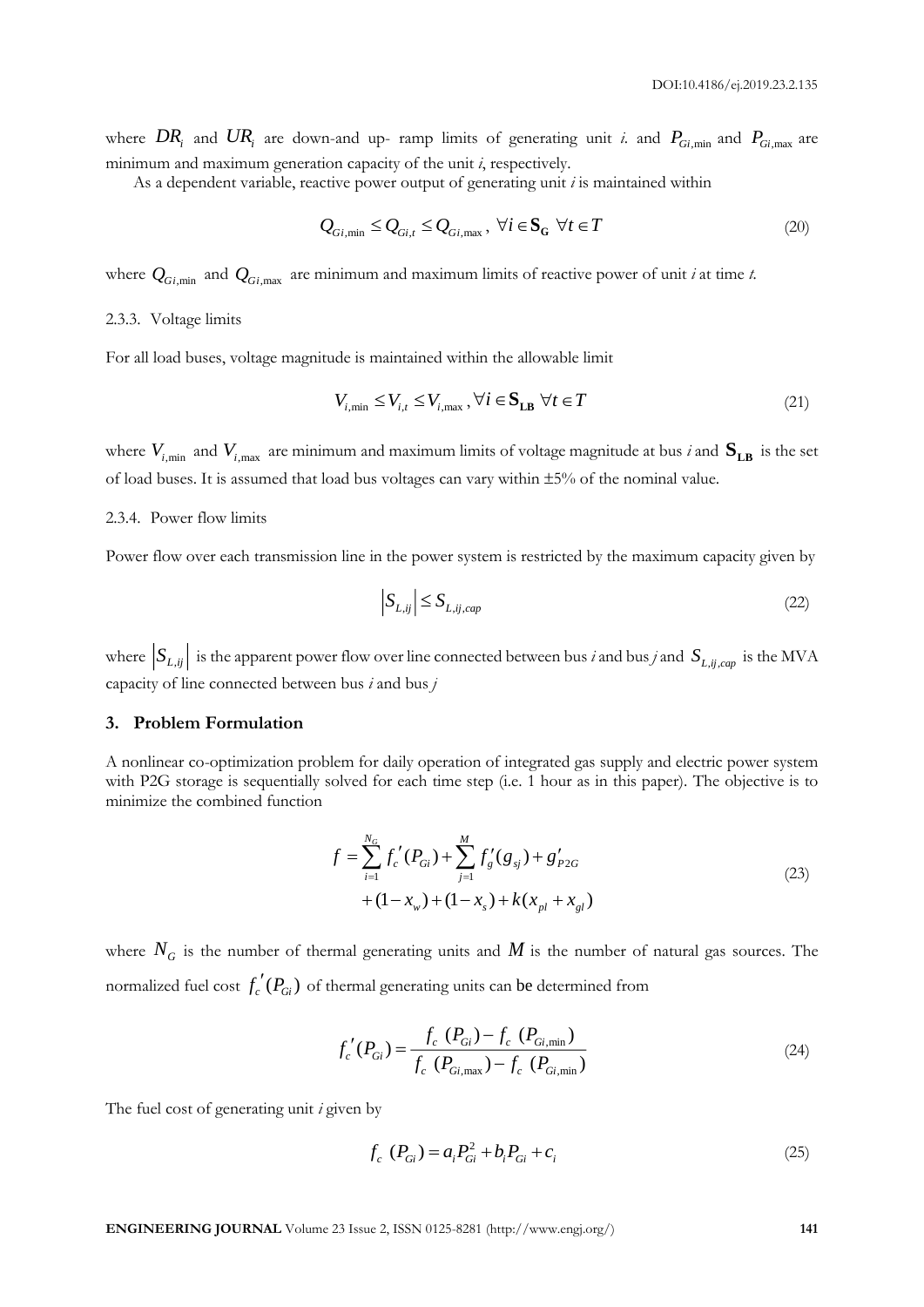where  $a_i$ ,  $b_i$  and  $c_i$  are coefficients of fuel cost function of unit *i*. Similarly, the gas supply cost of source *j* expressed by  $f'_g(g_{si})$  is also normalized in [0,1]. The usage of gas produced by P2G is also normalized with respect to the storage tank capacity

$$
g'_{P2G} = \frac{(g_{cap} - x_{P2G}g_{lev,t})}{g_{cap}}\tag{26}
$$

where  $x_{P2G}$  represents the percentage of P2G produced gas drawn out from the storage and supplied to the gas network.

The next two terms of (23) intends to maximize utilization of renewable sources by minimizing the percentage of wind and solar power curtailments. In some infeasible cases, the additional objective to minimize the total electricity and gas load shedding will be introduced (*k*=1). This is to ensure that a feasible solution can always be found.

In this study, the set of equality constraints consists of the power mismatch equations (16)-(17), the gas network model (15), the compressor power consumption (5), the gas consumed by compressor (6) and the compression ratio (7). The set of inequality constraints consists of reactive power limit (20) and line power flow limit  $(22)$ .

The vector of decision variables to be determined can be expressed by

$$
\mathbf{x} = [\mathbf{x}_p \ \mathbf{x}_g \ \mathbf{x}_c] \tag{27}
$$

where  $\mathbf{x}_p$  is the vector of power system variables as

$$
\mathbf{x}_{\mathbf{p}} = \left[ \delta_1, ..., \delta_N, V_1, ..., V_{NL}, P_{G,1}, ..., ..., P_{G,N_G} \right]
$$
 (28)

where  $N$  is the number of buses. The vector of gas network variables is

$$
\mathbf{x}_{g} = \left[ g_{s,1}, \dots, g_{s,N_{GW}}, p_{N_{GW+1}}, \dots, p_{N_N}, f_1, \dots, f_{N_c}, H_1, \dots, H_{N_c}, \tau_1, \dots, \tau_{N_c} \right]
$$
(29)

where  $N_{GW}$  is the number of gas wells,  $N_N$  is the number of nodes in the gas network and  $N_C$  is the number of compressors. Finally the vector of variables used to control feasibility of the solution is

$$
\mathbf{x}_{\mathbf{c}} = \left[ x_{w}, x_{s}, x_{pl}, x_{gl} \right] \tag{30}
$$

Note that any optimization package can be applied to solve the proposed problem. Moreover, any nonlinear equation solver such as Newton Raphson is not need.

# **4. Test System and Simulation Setting**

The effectiveness of the developed method is evaluated on a test system namely IEEE-30 bus power system with 15-node natural gas network as shown in Fig. 1. In the power system, two gas-fired generating units are located at bus 1 and bus 2. There are electrical loads located at 24 buses throughout the network. Wind farm is connected at bus 30 whereby solar PV is connected at bus 22. In the gas network, two gas wells are at node 1 and 2. Gas loads are located at nodes 3, 13, and 14. Gas-fired generators G1 and G2 receive gas from nodes 4 and 15 of the gas supply network, respectively. Four compressors are installed on the pipelines to boost up gas pressure and use natural gas from the network as the fuel. A gas storage receives SNG produced by P2G and discharges to the network at node 13.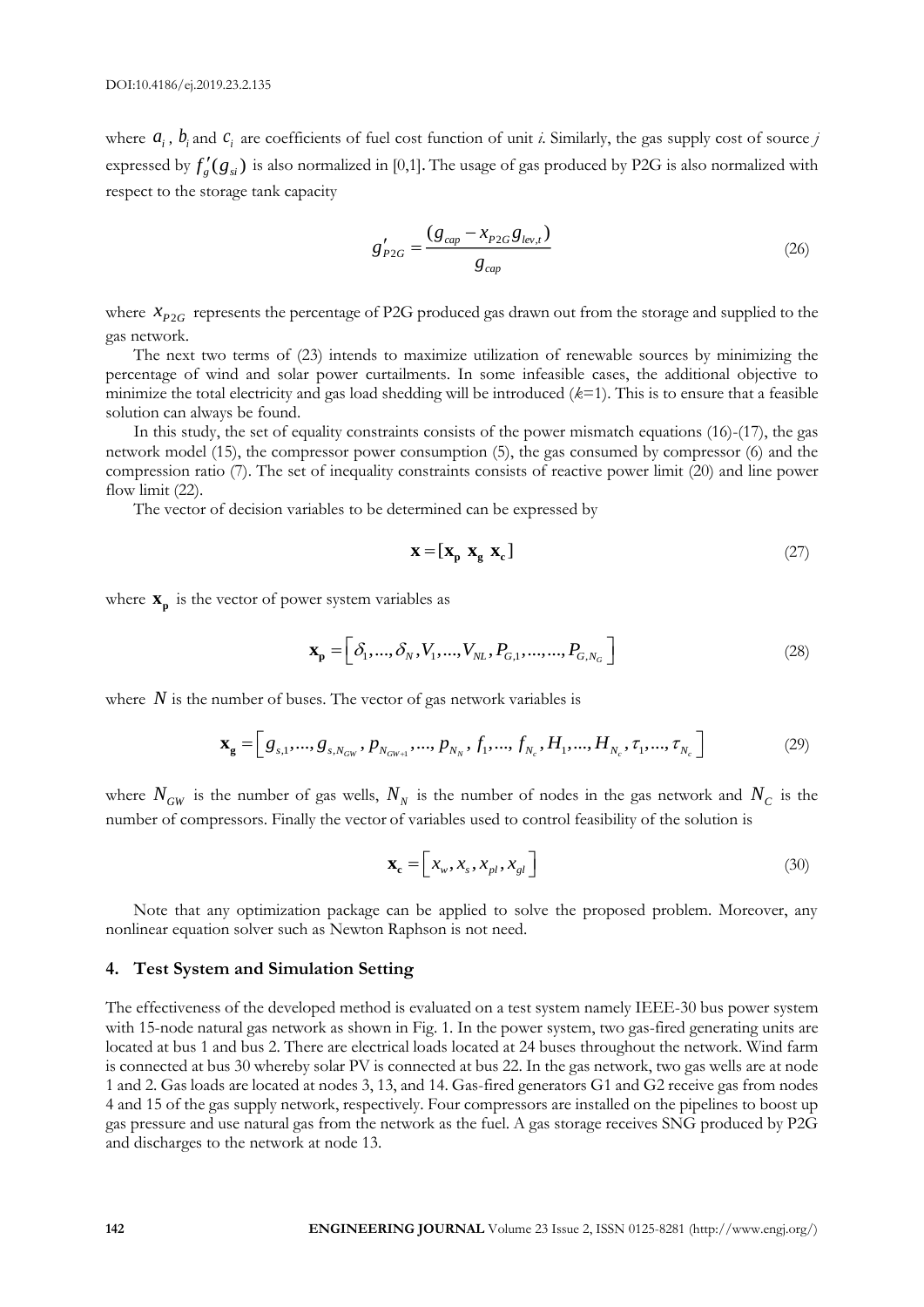

Fig. 1. The test system.

The daily profile of electricity and gas loads is shown in Fig. 2. The daily profile of wind and solar power is shown in Fig. 3. Note that both profiles are given in a normalized multiplicative factor at each hour of the day. In this paper, it is assumed that the maximum capacity of electricity load is 200 MW and the maximum capacity of gas load is 14.09 Mft<sup>3</sup> . There are two peaks of electricity load occurring at 12 and 19 hours (with the multiplicative factor of 0.9909) whereby the peak of gas load occurs at 20 hour hours (with the multiplicative factor of 0.8897) (see Fig. 2). Then, the total peak electricity load is 99.09% of 200 MW which is 198.18 MW whereby the total peak gas load is 88.97% of 14.09 Mft<sup>3</sup> which is 12.5359 Mft<sup>3</sup>. The wind and solar capacities are 30 and 20 MW, respectively. The wind and solar power at each time step of the day is defined as the percentage (ratio as in this paper) of the capacity in a similar manner to the load profiles explained earlier.



Fig. 2. Daily profile of electricity and gas loads.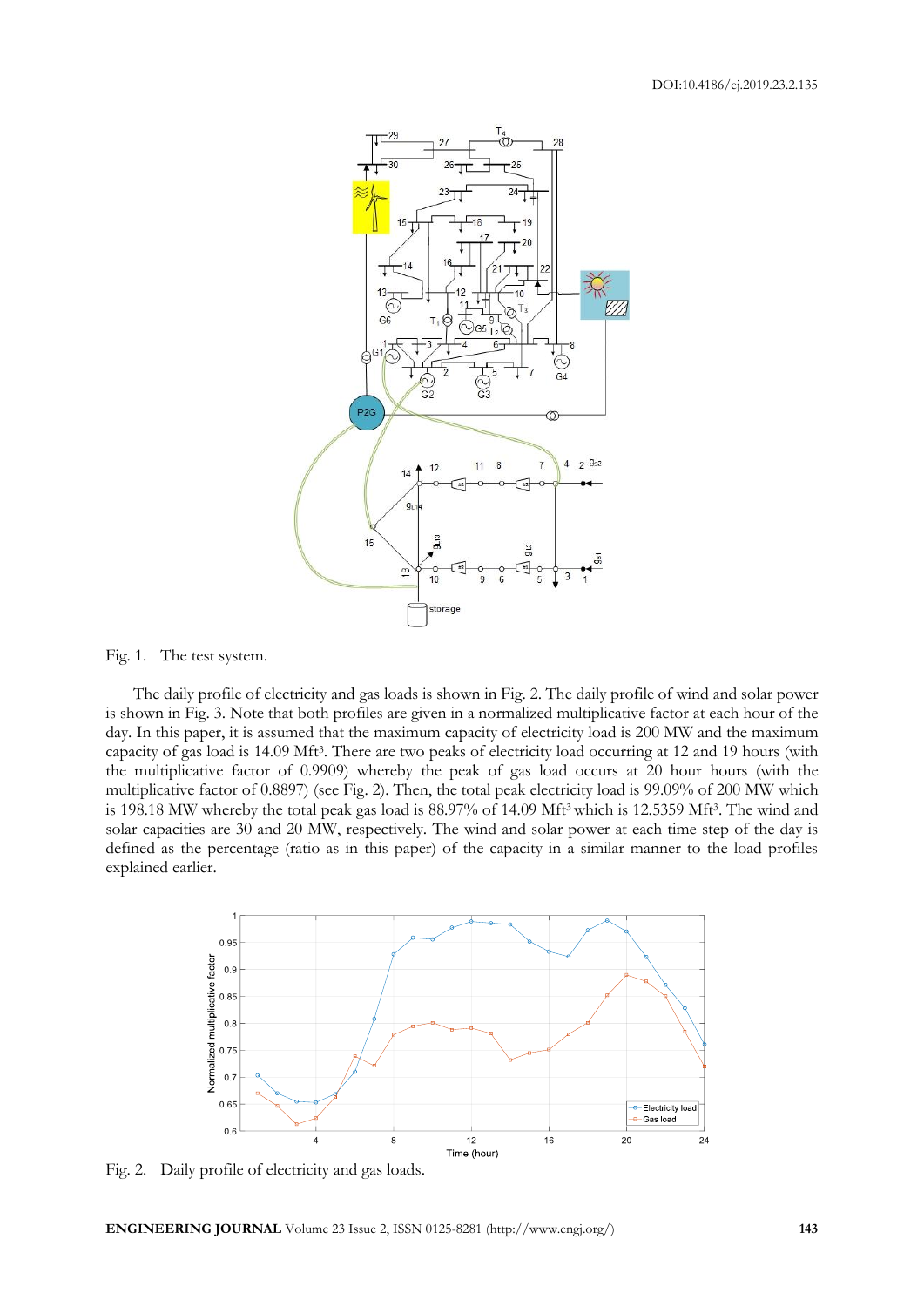

Fig. 3. Daily profile of wind and solar.

The simulations were carried out in MATLAB M-files and the nonlinear constrained optimization routine 'fmincon' with 'active-set' algorithm [21] was used to find the optimal operating point of both subsystems. Simulations in this paper were carried out on a computer laptop with Intel core i5-3317 U 1.7 GHz, Windows 10, 12 GB RAM. The total CPU time used for solving 24 time steps is 108.84 s or 4.53 s for each time step on average.

# **5. Simulation Results**

As mentioned earlier, this paper proposes a nonlinear model that co-optimizes operation of electricity and gas supply systems with an energy storage facility namely power-to-gas. The simulation studies to be presented in this section are aimed at demonstrating improvement of the system performance both in normal and abnormal operation due to the proposed method. The results are compared with the case that the proposed method was not implemented. Comparison with other control strategies is beyond the scope of this paper.

Figure 4 shows the impact of different RE levels to the amount of SNG to be stored in the gas storage. In this simulation, SNG is intended to be used to offset the day- and night peaks of the gas load during 9-13 and 18-22 hours, respectively. It is logical that the SNG produced at 120% of nominal RE is the highest. Therefore the SNG can help reduce both day and night peaks. Moreover, it can be seen that SNG built up during 1-6 hours due to high wind power and low load. It is assumed in this simulation that the storage tank capacity is 0.2 Mft<sup>3</sup> . At the 120% RE level, the SNG filled up the capacity during 7-9 hours and later released to help offset the gas load. It should be noted that SNG does not increase much during the day time because of very limited surplus power. The SNG is released from the storage again during the peak (19-21) hours.



Fig. 4. Effect of RE levels on the gas storage.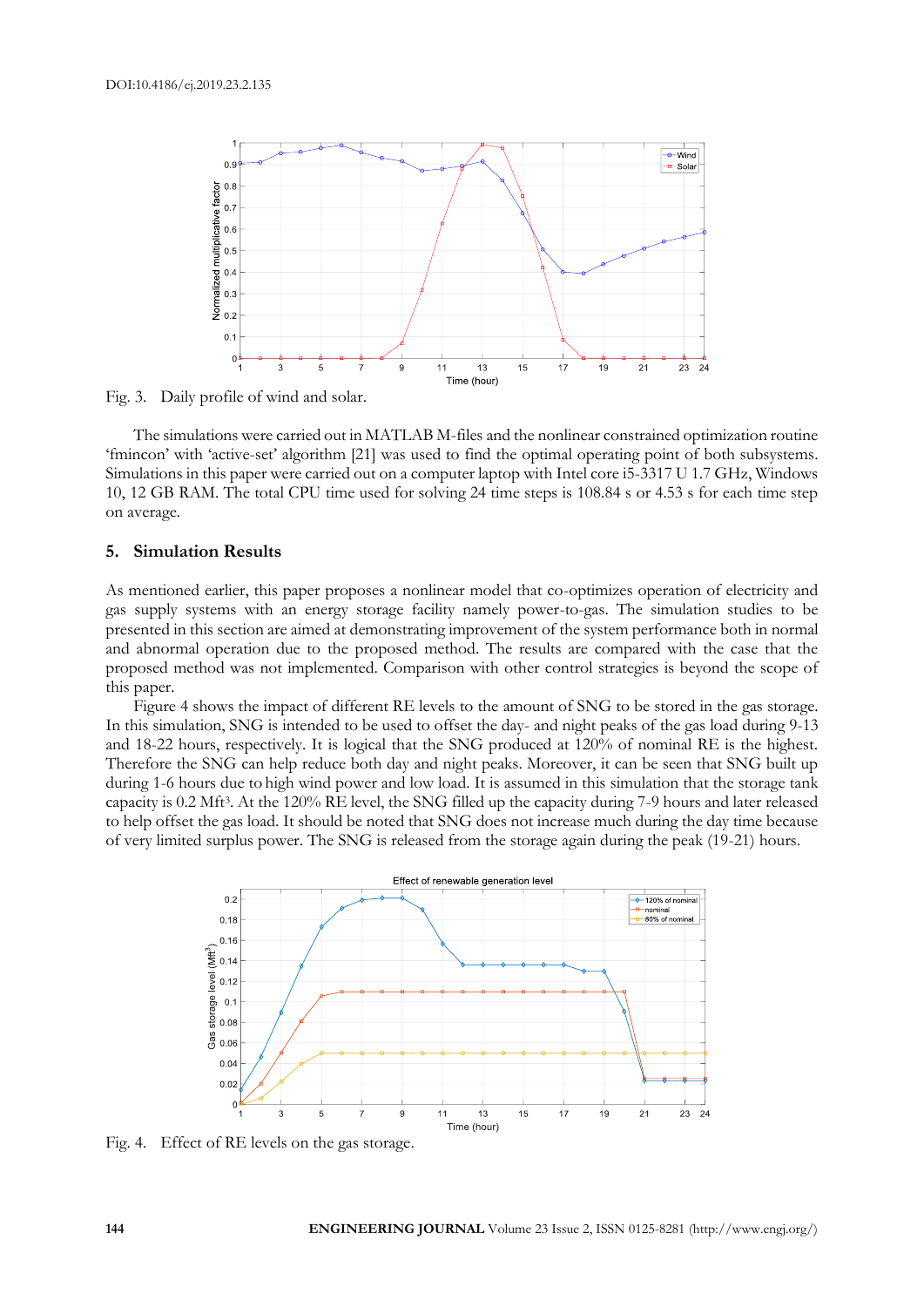Figure 5 shows the voltage profiles at the wind point of common coupling (PCC) at bus 30. Without the proposed optimization, the voltage level increases during this 5-hour period due to excessive power injected to the power grid. This paper adopts the grid code of the National Grid Company (NGC) of United Kingdom in which the power plant must be able to provide full reactive power support at voltage  $\pm 5\%$ around the nominal value [22]. Therefore, if the proposed method is not used the wind PCC bus voltage violates the upper bound of the voltage limit due to excessive wind availability during the night time. With the proposed method, this surplus power is fed to P2G to produce SNG as seen from the reduced voltage level below the security limit as well.



Fig. 5. Wind PCC bus voltage.

The voltage profiles at the PCC of solar farm are shown in Fig. 6. It can be seen that without the proposed optimization, voltage fluctuates in a pattern similar to the solar irradiance. With the proposed optimization method, voltage fluctuation during daytime is less and the level is higher than the case without optimization. This would help flatten voltage level across the system and thereby help reduce losses.



Fig. 6. Solar PCC bus voltage.

Figure 7 shows comparison of power losses in cases of with and without optimization. It is noted that the proposed method can optimally manage the integrated system and thereby resulting in reduced losses at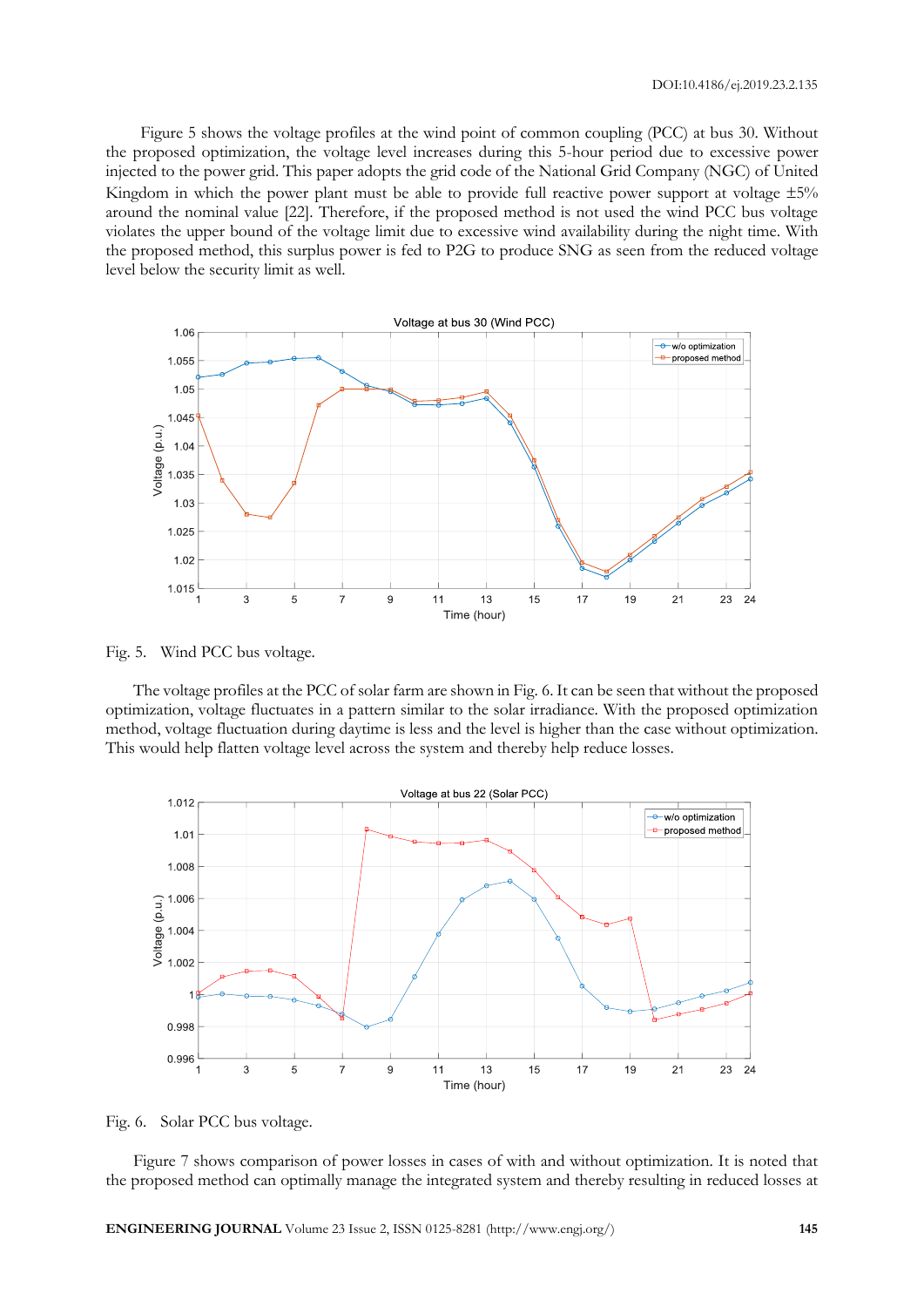every time step in the day. Loss reduction during hours 1-7 is very significant due to power used by P2G for the conversion process.



Fig. 7. Power losses.

The other distinct feature of the proposed method is that it can also handle infeasible operating cases. In this simulation, we assumed that there is no power infeed from RE and the gas supply limit is reduced by 20%. This scenario represent low electricity and gas supply while the load remains constant. Therefore, there should be some time periods of the day that the reduced power supply is insufficient to supply the load. To maintain secure and stable operation of the integrated system, optimal load shedding is used. The total electricity generation patterns of the cases with normal and reduced supply are shown in Fig. 8. It is obvious that when there is no RE power infeed, the thermal generating units have to increase their generation which thereby uses more gas. With the reduced gas supply, the operating points at 19-20 hours become infeasible. During this period, the proposed method determines the optimal curtailment of both gas and electrical loads such that the nearest feasible operating point is found.



Fig. 8. Effect due to reduced gas supply (without RE).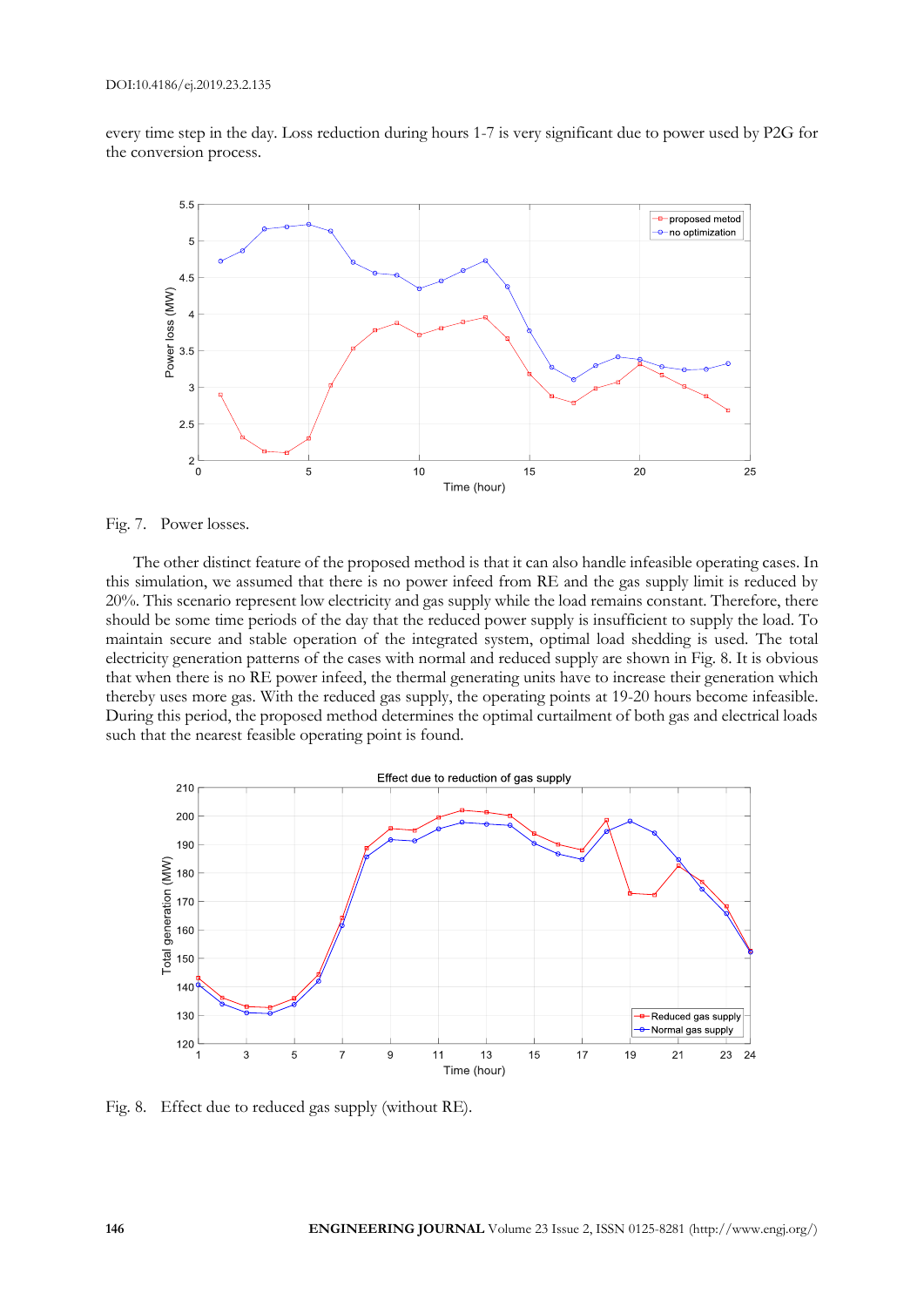# **6. Conclusion and Future Outlook**

This paper presents a co-optimization model of natural gas supply and electric power systems with powerto-gas conversion process. The model is formulated as a set of nonlinear equations and solved by the active set algorithm of MATLAB optimization toolbox. However, any other algorithms such as heuristic methods can be applied. Simulation results demonstrate capability of the proposed method in storing surplus power from renewable sources in synthesis gas. Consequently, power required by the conversion process can help reduce power losses especially during nighttime in which wind power is high. Moreover, the proposed method can restore infeasible operating conditions by minimizing load curtailment in both energy systems. It is very well known that there are several uncertainties related to the two systems such as power output from renewable sources and load. These uncertainties can be further incorporated in the proposed model. To handle the problem with uncertainties, the optimization algorithm and implementation procedure may need to be changed. Moreover, power system operation under stressed conditions would experience some type of stability issues such as transient stability. These aspects will be investigated in the future work.

## **References**

- EPPO. (2015). Thailand Power Development Plan 2015 (PDP-2015) [Online]. Available: http://www2.eppo.go.th/power/PDP2015/PDP2015.pdf
- [2] U. Bünger, H. Landinger, E. Pschorr-Schoberer, P. Schmidt, W. Weindorf, J. Jöhrens, U. Lambrecht, K. Naumann, and A. Lischke, "Power-to-Gas (PtG) in transportation status quo and perspectives for development," Federal Ministry of Transport and Digital Infrastructure (BMVI), Germany, 2014. Available: http://www.lbst.de/ressources/docs2014/mks-studie-ptg-transport-status-quo-andperspectives-for-development.pdf
- [3] M. Lehner, R. Tichler, H. Steinmüller, and M. Koppe, "The power-to-gas concept," in *Power to-Gas: Technology and Business Models*. Springer, ch. 2, pp. 7-17.
- [4] H. S. de Boer, L. Grond, H. Moll, and R. Benders, "The application of power-to-gas, pumped hydro storage and compressed air energy storage in an electricity system at different wind power penetration levels," *Energy*, vol. 72, pp. 360-370, 2014.
- [5] B. Gillessen, K. U. Heinrichs, P. Stenzel, and J. Linssen "Hybridization strategies of power-to-gas systems and battery storage using renewable energy," *Int. Journal of Hydrogen Energy*, vol. 42 pp. 13554- 13567, 2017.
- [6] D. Scamman and M. Newborough, "Using surplus nuclear power for hydrogen mobility and power-togas in France," *Int. Jour of Hydrogen Energy*, vol. 41, pp. 10080-10089, 2015.
- [7] S. Schiebahn, T. Grube, M. Robinius, V. Tietze, B. Kumar, and D. Stolten, "Power to gas: Technological overview, systems analysis and economic assessment for a case study in Germany," *Int. Journal of Hydrogen Energy*, vol. 40 pp. 4285-4294, 2015.
- [8] E. Pursuheimo, H. Holttinen, and T. Koljonen, "Path toward 100% renewable energy future and feasibility of power-to-gas technology in Nordic countries," *IET Renew. Power Gener*, vol. 11, no. 13, pp. 1695-1706, 2017.
- [9] V. Heinisch, "Modelling the grid integration of power to gas: A case study of Denmark," Master's thesis, Chalmers University of Technology, Sweden, 2014.
- [10] A. Martinez-Mares and C. R. Fuerte-Esquivel, "A unified gas and power flow analysis in natural gas and electricity coupled networks," *IEEE Transactions on Power Systems*, vol. 27, no. 4, pp. 2156-2166, Nov. 2012.
- [11] M. Shahidehpour, Y. Fu, and T. Wiedman, "Impact of natural gas infrastructure on electric power systems," *IEEE Proceedings,* vol. 93, no. 5, pp. 1042-1056, May 2005
- [12] A. Quelhas, E. Gil, J. D. McCalley, and S. M. Ryan, "A multiperiod generalized network flow model of the U.S. integrated energy system: Part I—Model description," *IEEE Transactions on Power Systems*, vol. 22, no. 2, pp. 829-836, May 2007.
- [13] X. Zhang, M. Shahidehpour, A. S. Alabdulwahab, and A. Abusorrah, "Security-constrained cooptimization planning of electricity and natural gas transportation infrastructures," *IEEE Transactions on Power Systems*, vol. 30, no. 6, pp. 2984-2993, Nov. 2015.